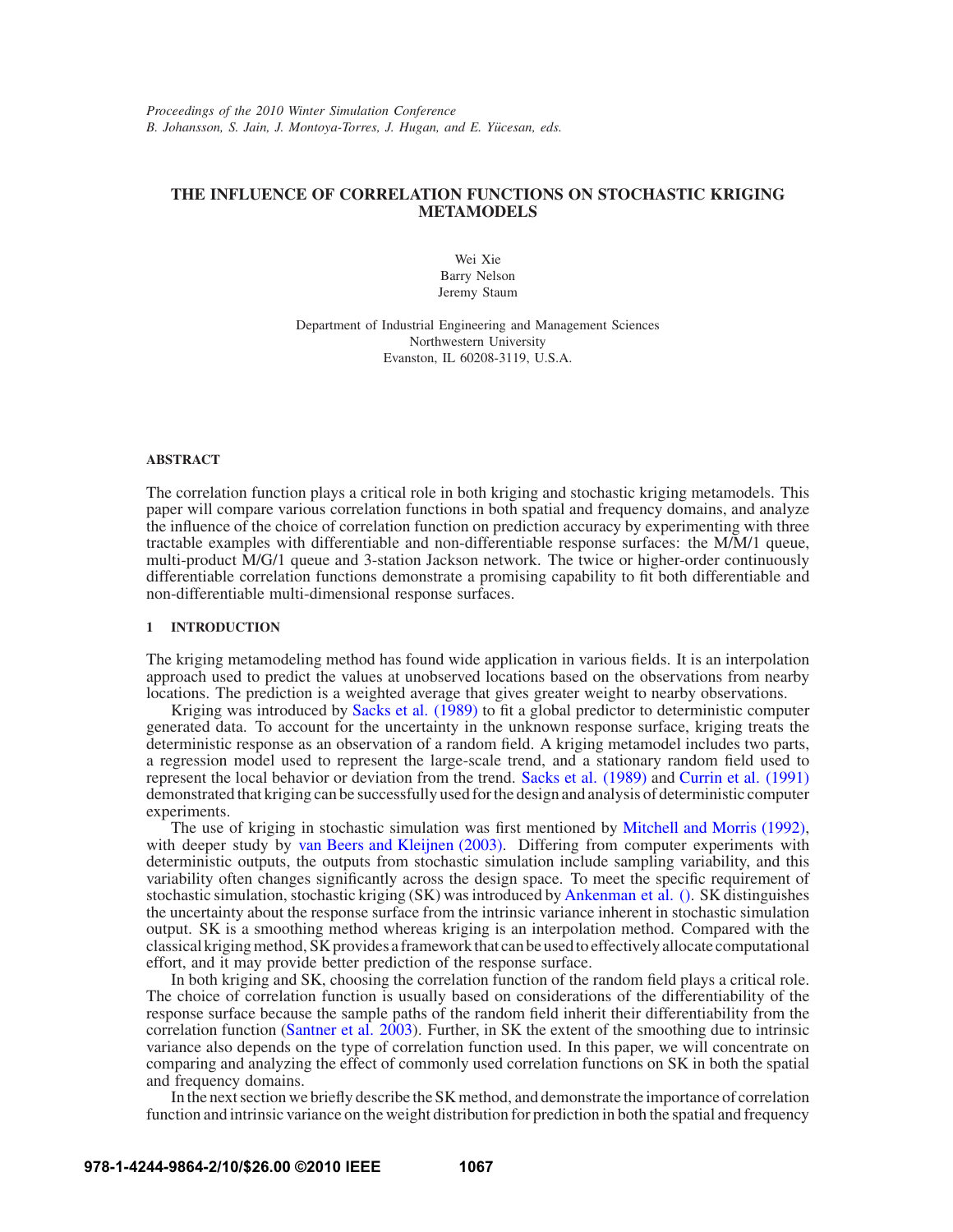domains. The detailed analysis of various correlation functions is presented in Section 3. We briefly summarize the results of our empirical analysis in Section 4 before presenting details from three tractable examples—the M/M/1 queue, multi-product M/G/1 queue, and 3-station Jackson network to illustrate the importance of choosing the correlation function in SK for fitting differentiable and non-differentiable response surfaces.

## **2 MODELING AND PREDICTION**

Stochastic kriging treats the response surface as a realization of a random field Y with multivariate normal distribution. The stochastic simulation output on replication  $j$  at design point  $x$  is represented as

$$
Y_j(\mathbf{x}) = \mathbf{f}(\mathbf{x})^T \boldsymbol{\beta} + M(\mathbf{x}) + \epsilon_j(\mathbf{x}).
$$
\n(1)

The design variable  $\mathbf{x} = (x_1, \dots, x_d)$  is interpreted as a location in space. According to Equation (1), the variation of the response surface is divided into three uncorrelated parts: trend model, extrinsic and intrinsic uncertainties. The vector of basis functions in the trend model is represented by  $f(x)^T =$  $(f_1(\mathbf{x}), f_2(\mathbf{x}), \ldots, f_q(\mathbf{x}))$ . The trend model  $f(\mathbf{x})^T \boldsymbol{\beta}$  is used to capture the large-scale variation. The extrinsic uncertainty is modeled by a second-order stationary Gaussian random field  $M$ , which accounts for the local spatial dependence. The intrinsic uncertainty  $\epsilon$  is the sampling variance inherent in the stochastic simulation. The sampling variances at different x's are independent if—as assumed here common random numbers are not employed. The surface we try to predict is  $f(x)^T \beta + M(x)$ . In the following study, only constant trend  $\beta_0$  is considered, so  $f(x)^T \beta = \beta_0$ .

To generate the global predictor, we choose k design points  $(x_1, \ldots, x_k)$ , then run simulations at each design point to obtain the observations. The number of replications at  $x_i$  is  $n_i$ , the sample mean of the simulation output at  $x_i$  is  $\overline{Y}(\mathbf{x}_i) = n_i^{-1} \sum_{j=1}^{n_i} Y_j(\mathbf{x}_i)$ , and the vector of sample means at all design points is  $\overline{Y}^{\top} = (\overline{Y}(\mathbf{x}_1), \overline{Y}(\mathbf{x}_2), ..., \overline{Y}(\mathbf{x}_k))$ . As the outputs from stochastic simulation include sampling variability, let  $\sigma^2(x) = \text{Var}[\epsilon(x)]$ . The diagonal matrix C of intrinsic variance has ith element  $\sigma^2(\mathbf{x}_i)/n_i$ ; kriging assumes  $C = 0$ , which is appropriate for deterministic computer experiments.

Let  $\Sigma(\mathbf{x}, \mathbf{x}') = \text{Cov}(M(\mathbf{x}), M(\mathbf{x}'))$  be the covariance implied by the extrinsic spatial correlation model, let  $\Sigma$  represent the  $k \times k$  covariance matrix across all design points and let  $\Sigma(\mathbf{x}, \cdot)$  be the  $1 \times k$  covariance vector between prediction point x and all design points  $x_1, \ldots, x_k$ . The optimal mean squared error (MSE) linear predictor is (Ankenman et al. )

$$
\widehat{Y}(\mathbf{x}) = \beta_0 + \Sigma(\mathbf{x}, \cdot)[\Sigma + C]^{-1}(\overline{Y} - \beta_0 \cdot \mathbf{1}_{k \times 1})
$$
\n(2)

when  $\beta_0$  and the correlation structure are known. In practice, we use maximum likelihood estimates (MLEs) of the parameters for prediction. A parametric form of the spatial covariance of  $M(x)$  is often assumed with  $\Sigma(\mathbf{x}, \mathbf{x}') = \tau^2 R(\mathbf{x} - \mathbf{x}' | \theta)$ , where R represents the correlation function and  $\tau^2$  is the variance. For simplification, the product form of R is used for studying multi-dimensional problems with dimensionality d:  $R(\mathbf{h}|\boldsymbol{\theta}) = \prod_{j=1}^{d} R(h_j|\theta_j)$ .

Using SK involves the following main steps:

- 1. Choose the correlation function  $R(\mathbf{x}|\boldsymbol{\theta})$ , design points  $x_i$  and number of replications  $n_i$ ,  $i =$  $1, 2, \ldots, k.$
- 2. For each design point i, estimate  $\sigma^2(\mathbf{x}_i)$  from  $n_i$  replications to obtain the intrinsic variance estimate  $\ddot{C}$ . For kriging,  $\ddot{C} = 0$ .
- 3. Calculate the MLEs  $\hat{\theta}$ ,  $\hat{\beta}_0$ ,  $\hat{\tau}^2$  conditional on  $\hat{C}$ .
- 4. Make predictions using Equation (2).

Our SK software is available at www.stochastickriging.net.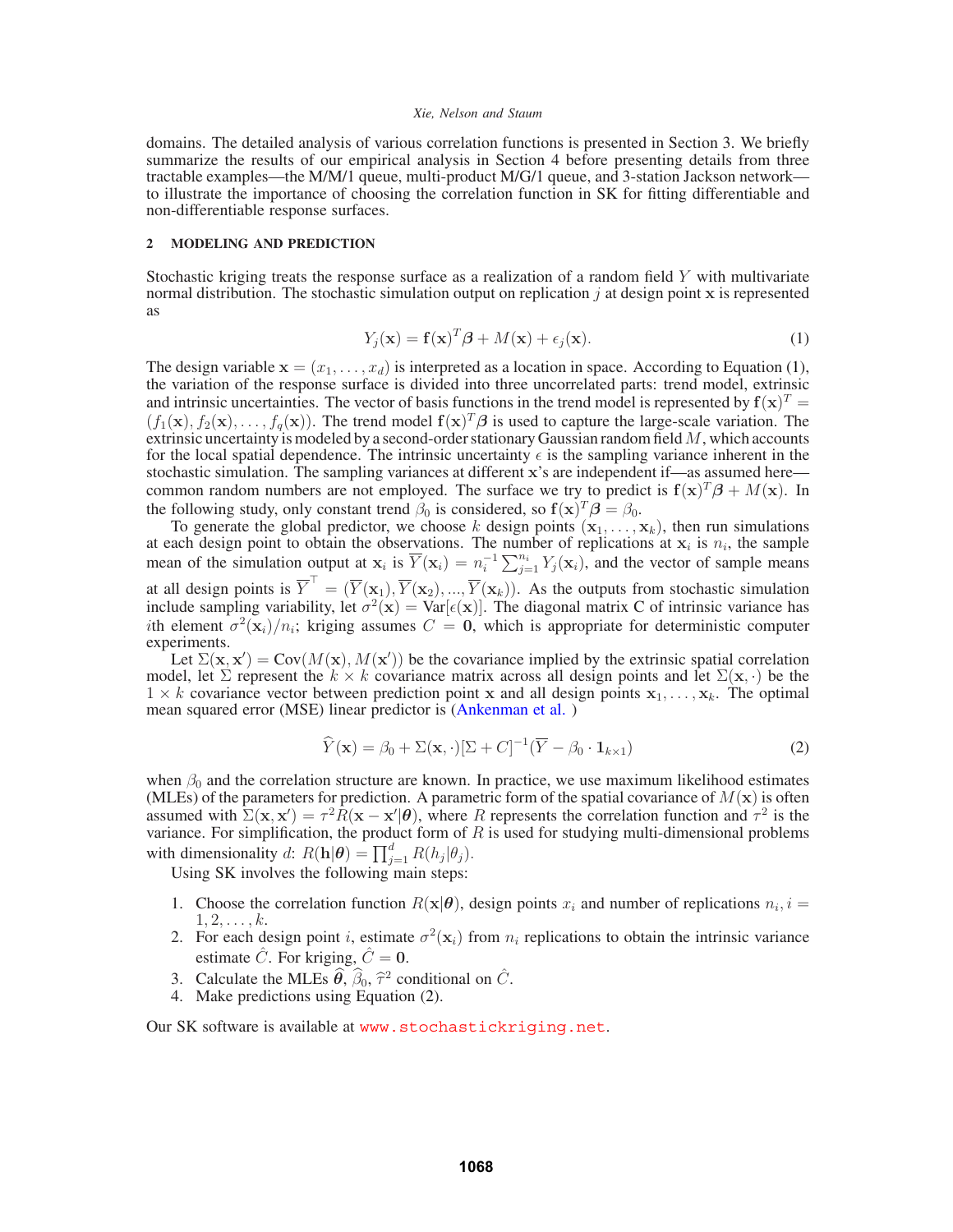*Xie, Nelson and Staum*



Figure 1: Frequency spectrums of weights and observations.

Viewed in the natural spatial domain of  $x$ , the prediction at  $x$  is a weighted sum of observations. Equation (2) can be rewritten as

$$
\widehat{Y}(\mathbf{x}) - \beta_0 = \sum_{i=1}^{k} W_i(\mathbf{x}) (\overline{Y}(\mathbf{x}_i) - \beta_0)
$$
\n(3)

where  $W(\mathbf{x}) = \sum(\mathbf{x}, \cdot)[\sum + C]^{-1}$ . By using the Fourier transformation (Oppenheim et al. 2005), this weighted sum in the spatial domain can also be represented as the pointwise product in the frequency domain. The corresponding relation in the frequency domain is

$$
\tilde{Y}(f) = \tilde{X}(f)\tilde{W}(f) \tag{4}
$$

where  $\tilde{Y}(f)$  represents the frequency spectrum of prediction  $\hat{Y}(\mathbf{x}) - \beta_0$ , while  $\tilde{X}(f)$  and  $\tilde{W}(f)$ represent the frequency spectrums of observations  $\overline{Y} - \beta_0 \cdot 1_{k \times 1}$  and the weight distribution  $W(\mathbf{x})$ , respectively.

The weight W is also called a filter. Its frequency spectrum  $W(f)$  determines which frequency band information in the observations  $\tilde{X}(f)$  can be passed to the prediction. The true response surfaces we consider are often differentiable, or at least change slowly, which is referred to as low-frequency information. High frequency noise is random and unstructured. The existence of sampling variance makes the observations differ from the true surface. Thus, the observations include both the lowfrequency information from the true response surface and the high-frequency noise generated by the sampling variance. Therefore, we prefer the frequency spectrum of the weights to be a low-pass filter with a narrow transition from passing band to stopping band as shown in Figure 1. This kind of filter can effectively pass the low-frequency information from observations to the prediction and stop the high-frequency noise generated by sampling variance.

This frequency-domain analysis can be made rigorous when the design points are evenly distributed in the design space, but provides useful insight more generally. The maximum frequency information that can be extracted from the response surface is  $\tilde{f}_s/2$  (Oppenheim et al. 2005) where the spatial sampling frequency  $f_s$  is proportional to the number of design points. In Figure 1, the horizontal frequency axis is normalized by  $f_s$ . The frequency around  $\pm 0.5$  corresponds to the high-frequency band, and the frequency information around the origin corresponds to the low-frequency band. Furthermore,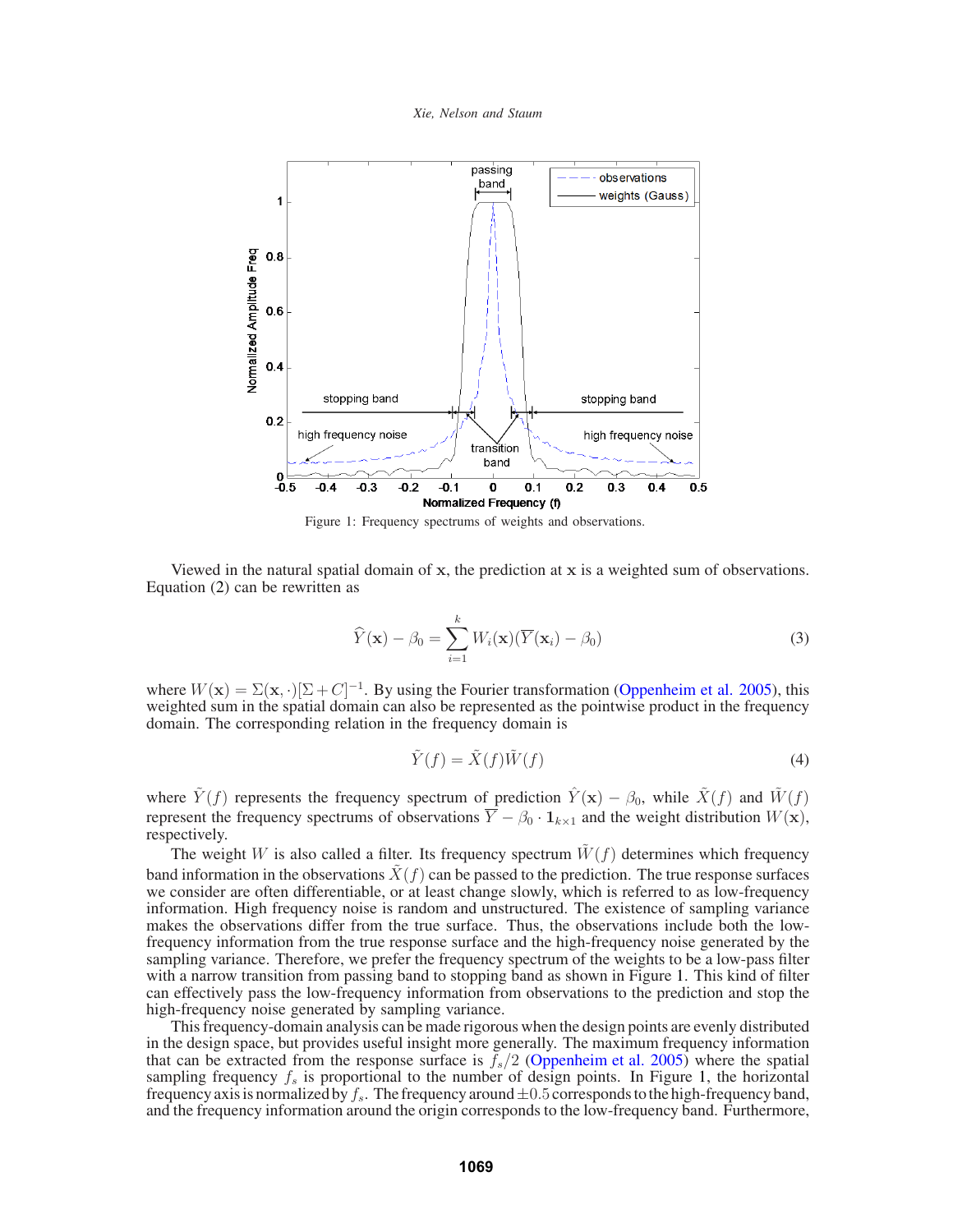

Figure 2: Correlation functions (left) and associated power spectrums (right).

as the number of design points increases and the frequency range becomes larger, the normalized frequency spectrum of both the data and the weights will shrink toward the origin.

## **3 CORRELATION FUNCTION ANALYSIS**

In this section we will concentrate on analyzing various commonly used correlation functions including triangular, exponential, Gaussian, cubic and Matern. For simplification, we only consider one- ´ dimensional  $x$  in this section.

For the stationary stochastic process M, the correlation function  $R(h|\theta) = \text{Cov}[M(x), M(x+h)]/\tau^2$ measures the dependence between  $M(x)$  and  $M(x+h)$ . In the spatial domain, the correlation function provides information about the spatial dependence and differentiability of sample paths of the random field (Santner et al. 2003), which can be observed by rewriting Equation (2) as

$$
\widehat{Y}(x) = \beta_0 + \sum_{i=1}^{k} \mathbf{b}_i R(x - x_i | \theta)
$$
\n(5)

where  $\mathbf{b} = \tau^2[\Sigma + C]^{-1}(\overline{Y} - \beta_0 \cdot \mathbf{1}_{k \times 1})$ . Only the correlation function depends on x, and thus the differentiability of the metamodel is inherited from the correlation function. As the prediction point moves closer to any design point  $x_i$ , the behavior of  $\hat{Y}(x)$  depends on the shape of the correlation function at the origin, especially the order of differentiability or the slope at the origin. As noted by Santner et al. (2003), the properties of the correlation function around the origin also determine the differentiability of the sample paths of the stationary process  $M$ . If the 2kth-order partial derivative of the correlation function exists and is finite at the origin, then the kth-order partial derivative of the sample path exists.

Based on the behavior around the origin, the correlation functions can be divided into two groups as shown in Figure 2. The triangular and exponential correlation functions with the linear behavior  $1-R(h|\theta) = O(h)$  are not differentiable at the origin. Thus, the sample paths generated by the triangular and exponential functions are continuous but not differentiable. The cubic and Gaussian functions with quadratic behavior  $1 - R(h|\theta) = O(h^2)$  are twice or higher-order continuously differentiable at the origin, so the sample paths they generate are continuously differentiable. The shape of the Matérn correlation function changes when the value of its smoothness parameter  $\nu$  changes. When  $\nu$  is large, the shape of the Matérn correlation function is close to the Gaussian function; when  $\nu$  is near 1, it is close to the exponential function.

The correlation functions can also be divided into two groups based on their support. The triangular and cubic correlation functions have bounded support and the range depends on the value of  $\theta$ . Points located outside this range have no influence on the prediction. Thus, the covariance matrix  $\Sigma$  generated by the triangular or cubic function is sparse. The exponential and Gaussian functions have unbounded support; thus, the covariance matrix they generate is dense, increasing the computational complexity of matrix inversion relative to the bounded correlation functions.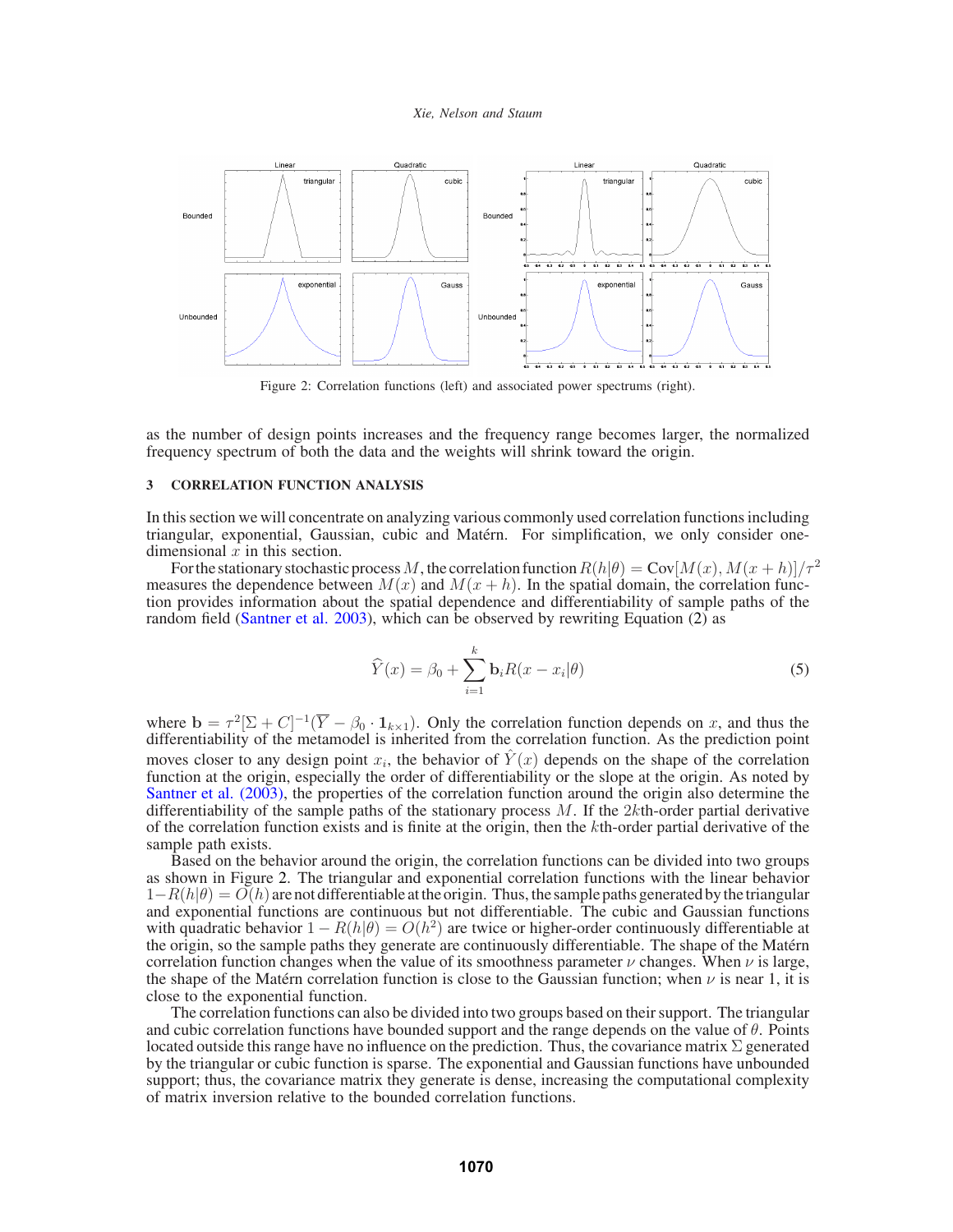The triangular correlation function,

$$
R(h|\theta) = \begin{cases} 1 - \theta|h|, & |h| < 1/|\theta| \\ 0, & \text{otherwise} \end{cases}
$$

is unrealistic for many physical processes, according to Stein (1999), because its power spectrum does not monotonically decrease as the frequency increases (see the right side of Figure 2). Thus, the triangular correlation function is not included in our empirical study.

The power spectrum of the exponential correlation function,  $R(h|\theta) = e^{-\theta|h|}$ , decays quickly near the origin but is still non-zero even at high frequencies  $(\pm 0.5)$ , which explains the rough (bumpy) metamodels generated by the exponential correlation function.

The cubic correlation function,

$$
R(h|\theta) = \begin{cases} 1 - 6\left(\frac{h}{\theta}\right)^2 + 6\left(\frac{|h|}{\theta}\right)^3, & |h| \le \frac{\theta}{2} \\ 2\left(1 - \frac{|h|}{\theta}\right)^3, & \frac{\theta}{2} < |h| \le \theta \\ 0, & \theta < |h| \end{cases}
$$

is twice continuously differentiable with bounded support. Its power spectrum has slow decay rate around the origin, leading to a smoother metamodel.

The Gaussian correlation function,  $R(h|\theta) = e^{-\theta h^2}$ , is infinitely differentiable with light tails. Its power spectrum has slow decay rate around the origin.

The Matérn correlation function

$$
R(h|\theta,\nu) = \frac{1}{\Gamma(\nu)2^{\nu-1}} \left(\frac{2\sqrt{\nu}|h|}{\theta}\right)^{\nu} K_{\nu} \left(\frac{2\sqrt{\nu}|h|}{\theta}\right)
$$

where  $K_{\nu}$  is the modified Bessel function of order  $\nu$ , includes both scale parameter  $\theta$  and smoothness parameter  $\nu$ . The degree of smoothness can be estimated, so the Matérn correlation function can provide more flexibility to fit the data. However, estimating more parameters requires more computation.

## **4 EMPIRICAL EVALUATION**

We summarize the results obtained by studying three tractable test examples, the M/M/1 queue, multiproduct M/G/1 queue and 3-station Jackson network, then present details. SK with the Gaussian correlation function is the best performer once the number of design points and the number of replications are large enough. This is even true for the 3-station Jackson network which has nondifferentiable points on the response surface. When the number of design points is too small for good prediction, then the exponential correlation function may do better than Gaussian. We find Gaussian best, cubic next and exponential worst in these examples. For the Matérn correlation function, when the number of design points is relatively small its performance is close to the exponential function; when the number of design points is large enough its performance is close to the Gaussian function.

#### **4.1 M/M/1 Queue**

In this example the response is the expected waiting time prior to service for an M/M/1 queue as a function of the utilization x. Let  $\lambda$  be the arrival rate and  $\mu$  the service rate. Then,  $x = \lambda/\mu$ , and the response surface is  $y(x) = x/(\mu(1-x))$ . We will set  $\lambda = 1$  which means  $x = 1/\mu$ .

Our experiment design uniformly fills the design space of  $x$ , [0.5, 0.9], and fixes the number of customers simulated per replication at all design points to be equal. Whitt (1989) showed that the asymptotic variance of the mean of  $\ell$  successive customer waiting times in an M/M/1 queue is  $\sigma_W^2 \equiv \lim_{\ell \to \infty} \ell \text{Var}(\overline{W}) \approx 4x/(1-x)^4$  for x close to 1. To obtain approximately constant intrinsic variance over the whole design space, we make the number of replications at design point  $x_i$  proportional to the asymptotic standard deviation,  $n_i \propto \sqrt{4x_i/(1-x_i)^4}$ .

The total computational budget is  $B = \sum_{i=1}^{k} n_i$ ; let  $\overline{n} = B/k$  denote the average number of replications per design point. For a fixed computational budget, we systematically change the number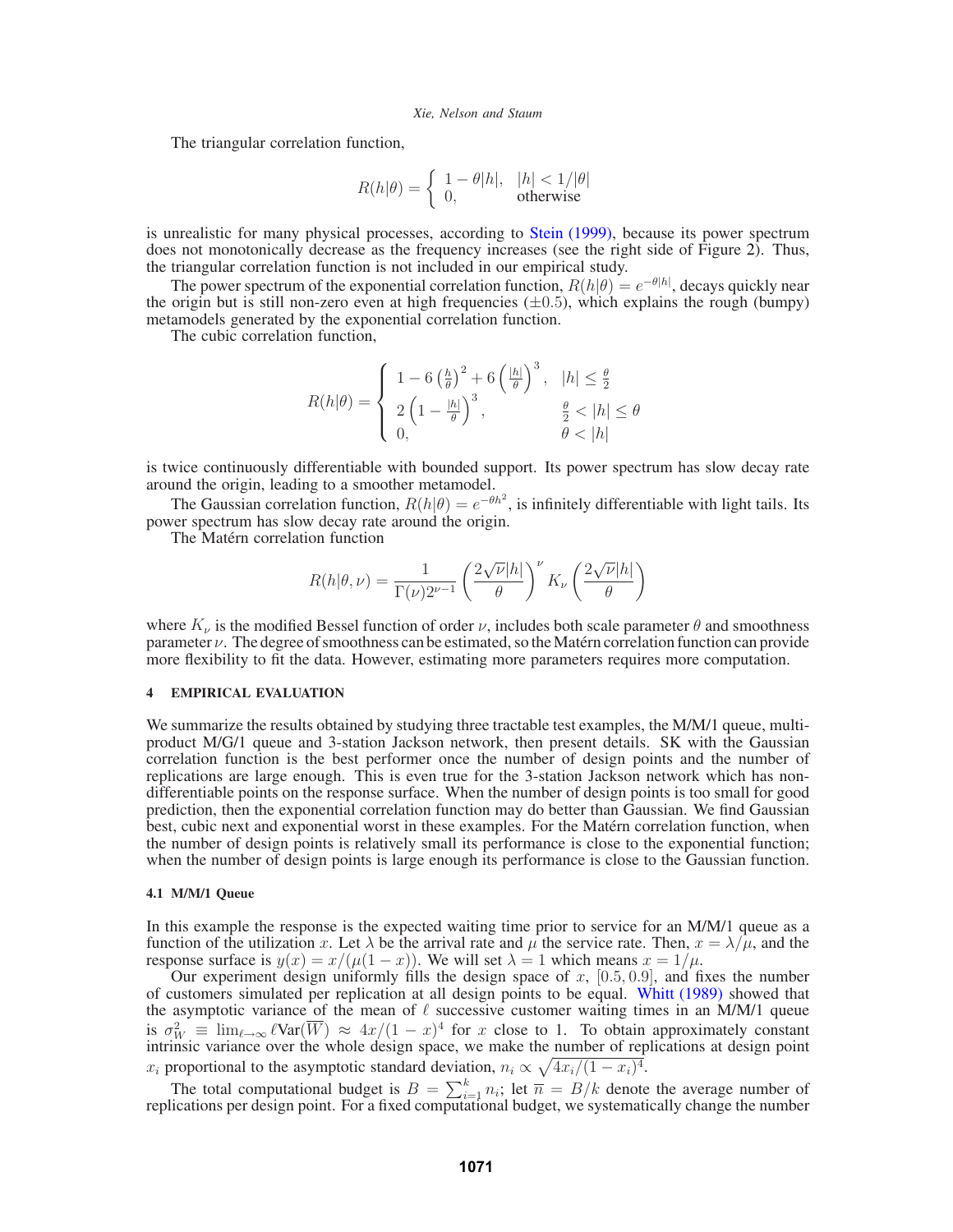

Figure 3: M/M/1 experiments.

of design points and the number of replications at each design point to examine the influence of experimental design, correlation function and intrinsic variance on the quality of the metamodel. The number of prediction points is  $K = 1000$ , the number of customers per replication is 1000, and the number of macro-replications is 300 in these experiments. We initialize M/M/1 queueing models in steady state.

To compare different experiment designs and the effect of various correlation functions, the root average relative MSE (RARMSE) is used as the criterion to summarize the quality of the metamodel; we estimate it by

$$
RARMSE = \sqrt{\frac{1}{K} \sum_{j=1}^{K} \frac{\text{bias}_j^2 + S_j^2}{y(x_j)}}
$$
(6)

where  $y(x_j)$  is the true response value,  $\bar{\hat{Y}}(x_j)$  and  $S_j^2$  are the sample mean and sample variance of predictions over macro-replications at prediction point  $x_j$ , and bias $_j = \overline{\hat{Y}}(x_j) - y(x_j)$ .

## **4.1.1 Results**

Table 1 shows the RARMSE for the cases in Figure 3 using various correlation functions. In the table, 'K-exp' represents the fitting quality of kriging with the exponential correlation function. We include kriging to assess the importance of modeling intrinsic variance in SK. Since kriging using Gaussian, cubic and Matern correlation functions encounters singularity problems when the number ´ of design points increases, we only report kriging results from the exponential correlation function.

Each row in Table 1 gives the results with fixed total computational budget B, and each column gives the results with fixed average number of replications,  $\overline{n}$ . For the fixed  $\overline{n}$ , when we increase the number of design points and computational budget, the average relative root MSE decreases as shown in Table 1. This means that when the average number of replications is fixed, increasing the number of design points can extract more information and prediction accuracy is improved.

Kriging results are always at least a little bit worse than results using SK. For SK, when the number of design points is large enough, the behaviors of Gaussian and Matern correlation functions are the ´ best, and they are very close to each other. The cubic function is next. The exponential function is the worst of the four correlation functions. As anticipated, the Matérn correlation function demonstrates flexibility, with performance close to the exponential correlation function when the number of design points is small, and close to the Gaussian correlation function when the number of design points is larger.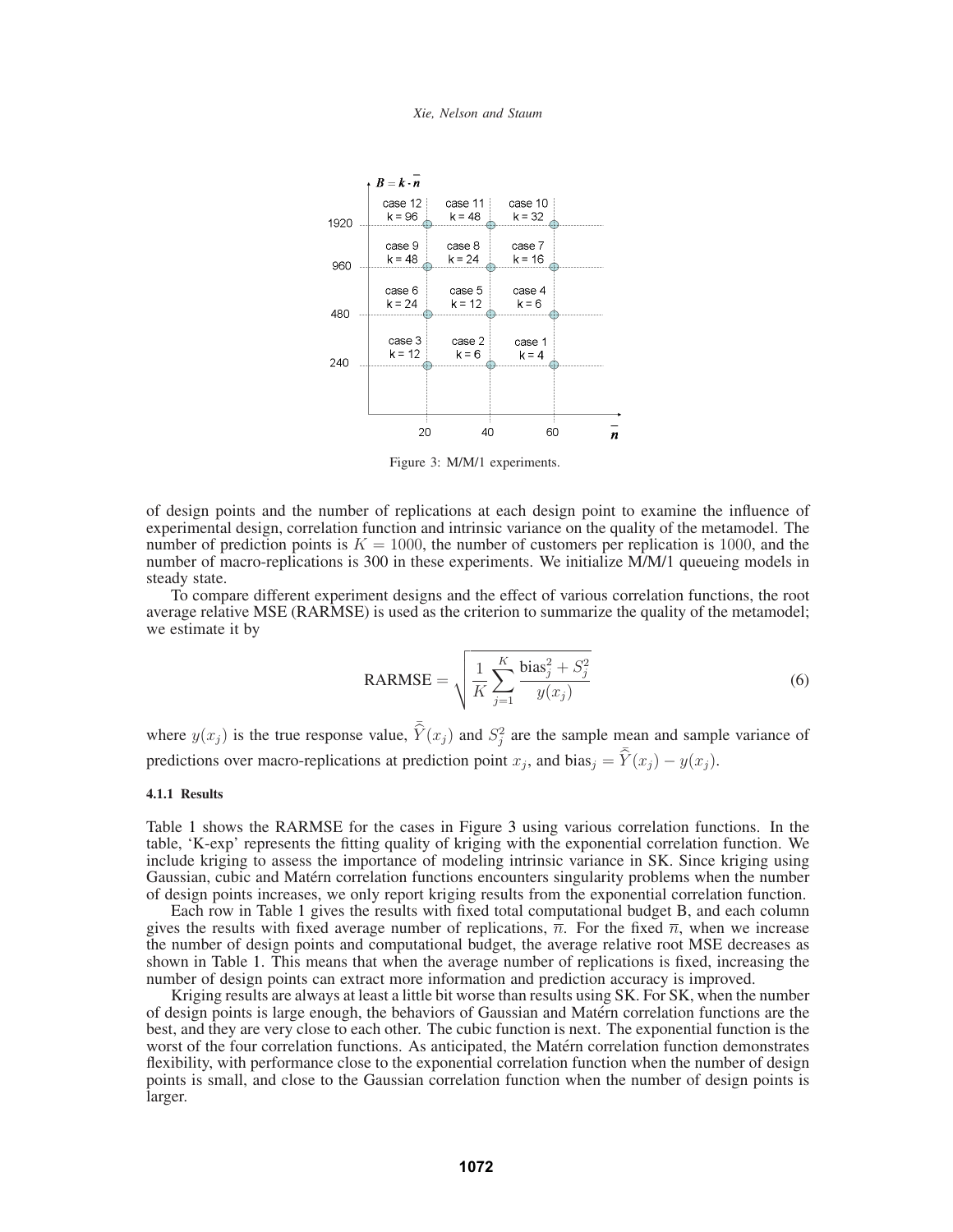| Budget B=240                | $k=4$               | $k=6$               | $k=12$              |
|-----------------------------|---------------------|---------------------|---------------------|
|                             | $\overline{n} = 60$ | $\overline{n} = 40$ | $\overline{n} = 20$ |
| K-exp                       | 1.879               | 0.152               | 0.070               |
| SK-exp                      | 1.851               | 0.146               | 0.068               |
| SK-gau                      | 0.438               | 0.162               | 0.070               |
| $\overline{\text{SK}}$ -cub | 0.499               | 0.175               | 0.079               |
| <b>SK-Matern</b>            | 0.605               | 0.141               | 0.070               |
| Budget B=480                | $k=6$               | $\overline{k=12}$   | $k=24$              |
|                             | $\overline{n} = 60$ | $\overline{n} = 40$ | $\overline{n} = 20$ |
| K-exp                       | 0.146               | 0.055               | 0.060               |
| $\overline{\text{SK}}$ -exp | 0.144               | 0.053               | 0.058               |
| SK-gau                      | 0.161               | 0.054               | 0.051               |
| SK-cub                      | 0.174               | 0.066               | 0.059               |
| <b>SK-Matern</b>            | 0.141               | 0.054               | 0.051               |
|                             |                     |                     |                     |
| Budget B=960                | $k=16$              | $k=24$              | $k = 48$            |
|                             | $\overline{n} = 60$ | $\overline{n} = 40$ | $\overline{n} = 20$ |
| K-exp                       | 0.039               | 0.044               | 0.058               |
| SK-exp                      | 0.038               | 0.043               | 0.054               |
| SK-gau                      | 0.037               | 0.037               | 0.042               |
| $SK-cub$                    | 0.045               | 0.046               | 0.049               |
| <b>SK-Matern</b>            | 0.037               | 0.038               | 0.043               |
| Budget B=1920               | $k=32$              | $k = 48$            | $k=96$              |
|                             | $\overline{n} = 60$ | $\overline{n} = 40$ | $\overline{n} = 20$ |
| K-exp                       | 0.036               | 0.042               | 0.058               |
| $\overline{\text{SK}}$ -exp | 0.035               | 0.040               | 0.049               |
| SK-gau                      | 0.029               | 0.030               | 0.036               |
| SK-cub<br>SK-Matern         | 0.036               | 0.037               | 0.041               |

Table 1: Root average relative MSE for M/M/1 experiments.

### **4.1.2 Weight Distribution and Reversion Analysis**

This section aims to explain the observed performance of different correlation functions.

Recall that the weights on observations at design points are  $W(x) = \hat{\Sigma}(x, \cdot)[\hat{\Sigma} + \hat{C}]^{-1}$  for SK and  $W(x) = \hat{\Sigma}(x, \cdot)\hat{\Sigma}^{-1}$  for kriging. For kriging, when the prediction point is a design point, the weight on the response at that design point is one and the weights on the other design points are zero. When the prediction point moves away from a design point, a higher percentage of total prediction weight is assigned to the overall mean  $\beta_0$ . In SK the weights do not always sum to one even when the prediction point is a design point, but the same basic shift in weight toward the overall mean when moving away from a design point still occurs.

We numerically analyzed the influence of correlation structure on the weight distribution for Case 11. Figure 4 (left) shows the weight distributions  $W(x)$  for various correlation functions for the prediction point  $x = 1.550$ . For kriging using the exponential correlation function, almost all of the weight is distributed to the neighboring two design points. This result agrees well with the screening effect mentioned by Cressie (1993). As we account for intrinsic variance by using SK, the screening effect becomes weaker and more weight is assigned to distant responses. For SK with the exponential function, we observe that the weight is slightly more spread out, and that all weights are positive and their sum is close to one. Using Gaussian, cubic and Matern correlation functions even more distant ´ design points have influence on the prediction and negative weights can be observed.

If the weights sum to less than one, then it means that a portion of the total prediction weight is assigned to the mean  $\hat{\beta}_0$ . Thus, the residual weight  $W_r(x) = 1 - \sum_{i=1}^k W_i(x)$  measures reversion to the mean, and therefore also how much information is available from neighboring design points. Figure 4 (right) shows  $W_r$  as a function of the service rate  $1/x$ . The interesting behavior is on the left, which corresponds to heavy load on the queue and high intrinsic variance: the reversion is most substantial for the Gaussian, cubic and Matérn correlation functions, which leads to prediction bias.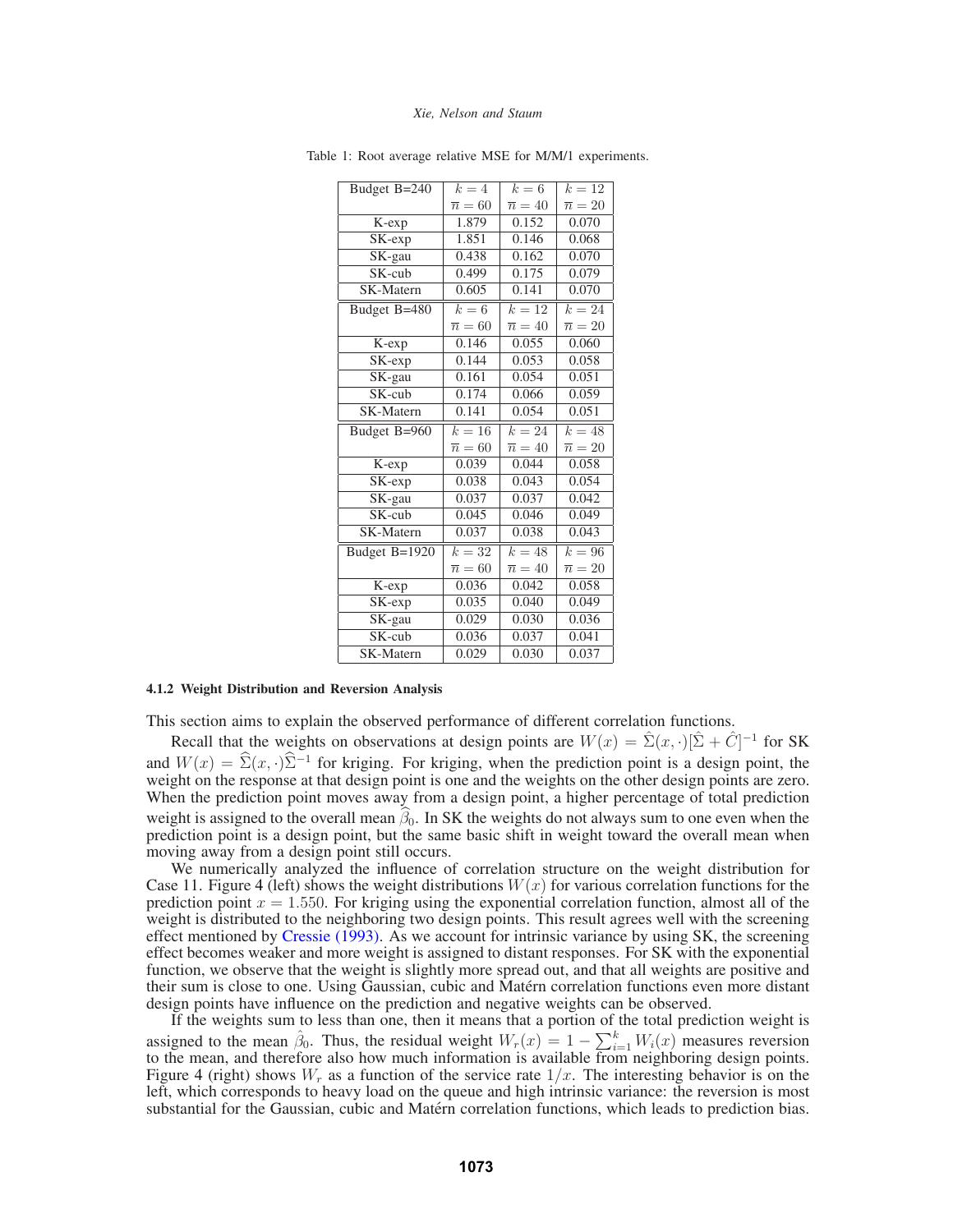

Figure 4: Left: For Case 11 ( $k = 48$ ,  $\overline{n} = 40$ ), weight distribution  $W(x)$  for prediction point  $x = 1.550$  (which is between two design points). Right: Residual sum of weights over design points.



Figure 5: Frequency spectrums of observations and weight distributions at  $x = 1.550$ . from exponential and Gaussian correlation functions for Case 5 (left;  $k = 12$ ,  $\overline{n} = 40$ ) and Case 11 (center;  $k = 48$ ,  $\overline{n} = 40$ ) when the prediction point is between two design points. Frequency spectrums of observations and weight distributions at  $x = 1.559$  from exponential and Gaussian correlation functions for Case 11 (right;  $k = 48$ ,  $\overline{n} = 40$ ) when the prediction point a design point.

Next we will analyze the weight distribution in the frequency domain. The weights can be considered as a filter applied to observations as shown in Equation (4). To avoid the boundary effect, we consider a prediction point that is near the middle of the design space. By applying the Fourier transform to the average weights over macro-replications, the frequency spectrum of expected weights can be estimated. The weight distribution changes when the location of the prediction point relative to the design points varies. Two locations will be considered: The prediction point is centered between two design points, and the prediction point is a design point.

When the prediction point is located between design points, the frequency spectrums of observations  $X(f)$  and the weights  $W(f)$  are as shown in Figure 5 (left and center) for cases with  $k = 12$  and  $k = 48$ , respectively. The horizontal axis is the normalized frequency related to the sampling frequency. Notice the sampling frequencies of these cases are different. The vertical axis is the normalized frequency spectrum amplitude. The dashed line represents the frequency spectrum of observations. As the number of design points increases, the sampling frequency also increases. Thus, compared to Figure 5 (left), the frequency spectrum in Figure 5 (center) is observed to proportionally shrink toward the origin. With more design points, a wider band of information can be extracted. In addition, as the sampling frequency increases, the spectrum amplitude gradually decreases. The heavy tails in the frequency spectrum of the observations mainly come from the high-frequency noise generated by the intrinsic variance.

From the figures, we observe that the weights generated by the Gaussian correlation function are similar to a good low-pass filter with a narrow transition band. Thus, the Gaussian correlation function can effectively pass the low-frequency information from the observations to the predictions and stop the high-frequency noise generated by intrinsic variance.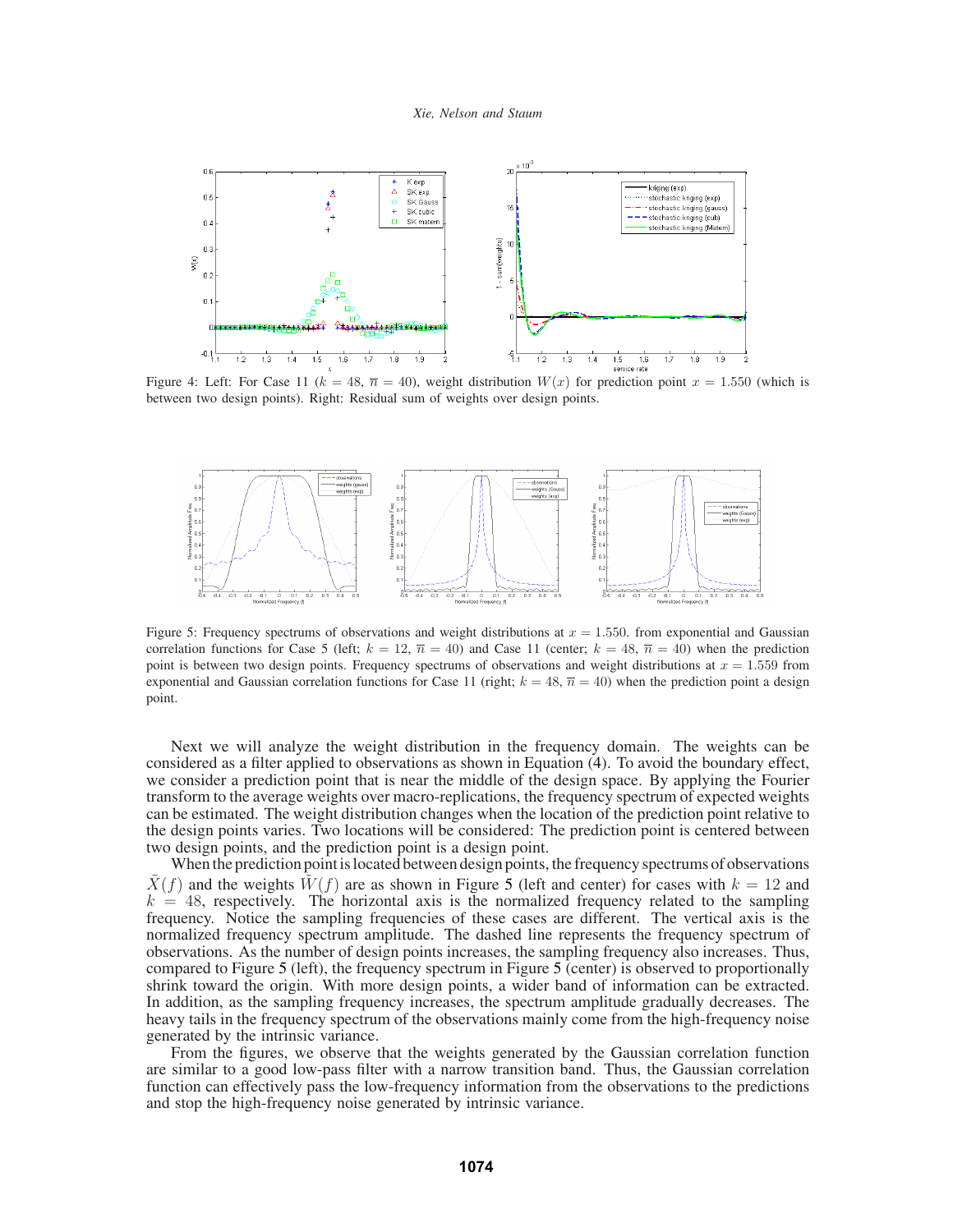Compared to the results obtained by the Gaussian correlation function, the frequency spectrum of the weights generated by the exponential correlation function has a wide transition band. Therefore, it can not as effectively filter out the high-frequency noise in the observations. However, if the number of design points is small, which means the sampling frequency is small, then the observations do not provide enough resolution for the Gaussian correlation function to separate the low frequency response surface signal from the high frequency stochastic noise. To capture the response surface it is best to attribute more of the observation information to the surface and less to the noise. The exponential correlation function, which passes a wider band of information, does this better than the Gaussian correlation function. This explains why SK with the exponential correlation function performs better then the Gaussian correlation function when the number of design points is small in Table 1. However, when the number of design points is large enough, the Gaussian correlation function can effectively pass the low-frequency information of interest and stop the high-frequency noise, so it delivers better predictions than the exponential correlation function.

As the position of the prediction point relative to the design points varies, the weight distribution also changes. When the prediction point moves closer to a design point, the frequency spectrum of weights from the exponential function passes more high-frequency information contained in the observations (compare Figures 5 center and right). This agrees well with the conclusion obtained in the spatial domain. When using the Gaussian correlation function, the frequency spectrum of the weights does not change much as the prediction point moves closer to design points.

#### **4.2 Multi-product M/G/1 Queue**

The M/M/1 queue example has a one-dimensional differentiable response surface. To test SK on multi-dimensional differentiable response surfaces, we will analyze the results for a multi-product M/G/1 queue.

In the multi-product M/G/1 queue the arrivals include different types of products which have different service-time requirements. The interarrival time and service time for each product have exponential distributions. In this example, the response is the expected waiting time prior to service as a function of system utilization  $\rho$  and product mix. Let  $\lambda$  be the total arrival rate. There are d types of products, and the fraction of product i is  $\alpha_i$ . Thus, the design variable is  $\mathbf{x} = (\rho, \alpha_1, \alpha_2, \dots, \alpha_d)$ . The mean service time for product *i* is set as  $\tau_i = i$ . Let  $\overline{\tau} \equiv \sum_{i=1}^k \alpha_i \tau_i$  and  $\tilde{\tau}^2 \equiv \sum_{i=1}^k \alpha_i \tau_i^2$ . The steady state expected waiting time is

$$
E(W_Q) = \frac{\lambda \sum_{i=1}^d \alpha_i \tau_i^2}{1 - \lambda \sum_{i=1}^d \alpha_i \tau_i} = \frac{\rho \tilde{\tau}^2}{(1 - \rho)\overline{\tau}}.
$$

The response surface for the multi-product M/G/1 queue is multi-dimensional and differentiable. The dimensionality can easily be controlled by changing the number of products. Notice dramatically different service times for different kinds of products give rise to much higher variability across the response surface compared with the M/M/1 queue.

## **4.2.1 Experiment Design**

The uniform mixture design (Borkowski and Piepel 2009) is used to generate design points which are expected to uniformly cover the experimental region. To generate the prediction points, we first generate random uniform distributed number theoretic (NT) net points in a hypercube. Then, a transformation (Borkowski and Piepel 2009) is applied to map each NT net point into the design space to obtain prediction points.

When we simulate the multi-product M/G/1 queue, we fix the number of replications at each design point and use the formula obtained by Whitt (1989) based on a heavy-traffic approximation to plan the simulation run length to reach constant relative precision at all design points.

Here, we analyze the example with three types of products. We found similar behavior for examples with up to eight products. The range of utilization is  $\rho$  from 0.5 to 0.9; the number of design points is  $k = 301$ ; the number of prediction points is  $K = 2000$ ; and the number of replications at each design point is  $n = 10$ . We start the multi-product M/G/1 queueing model in steady state.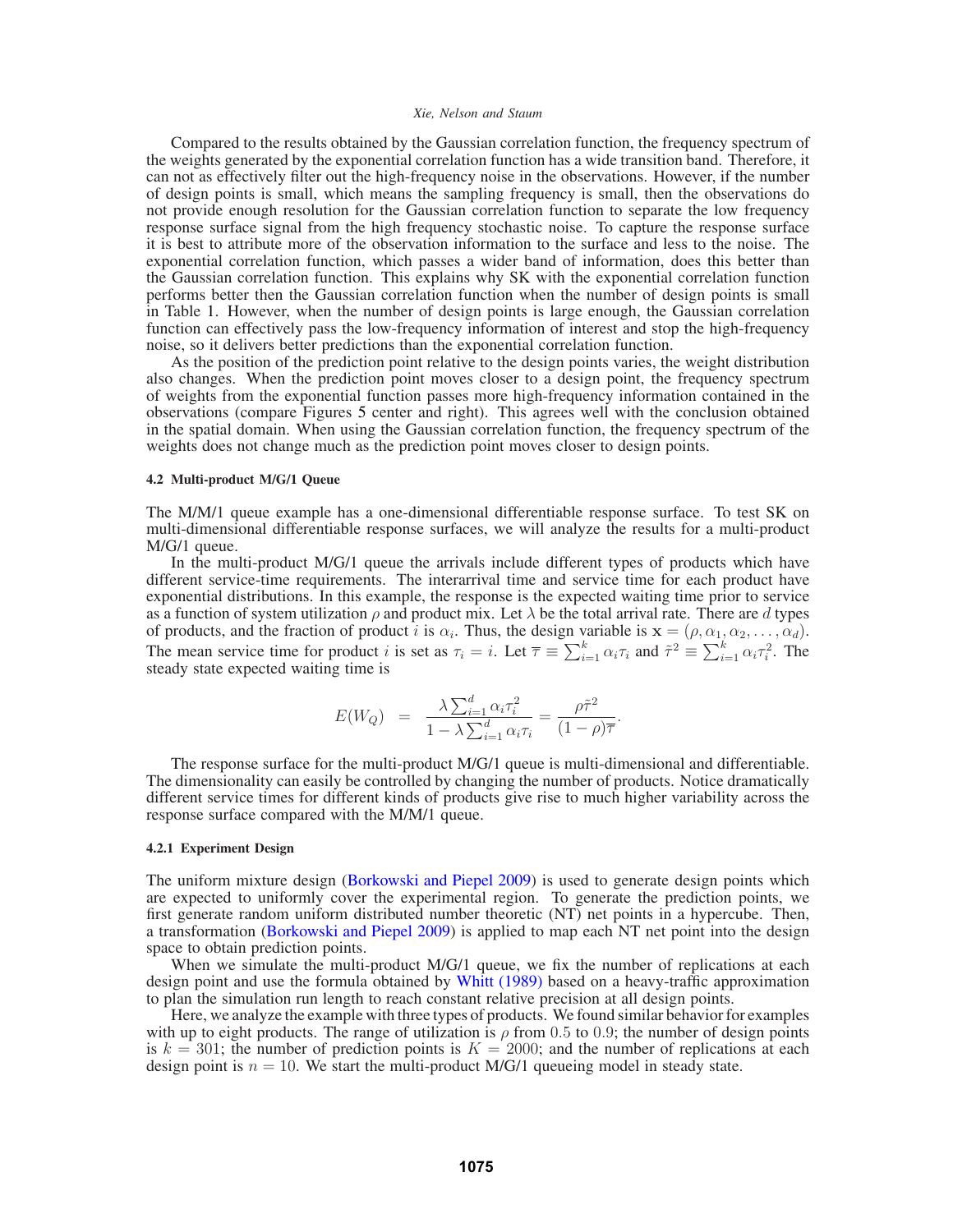

Figure 6: Metamodels for the expected waiting time in multi-product M/G/1 queue.

## **4.2.2 Results**

One slice through the response surfaces can be obtained by fixing  $\alpha_2 : \alpha_3 = 1 : 3$  and  $x = 0.85$ . Metamodels generated from the same output using exponential, cubic and Gaussian correlation functions are shown in Figure 6. In both panels, the horizontal axis represents the percentage of product 1, the vertical axis represents the average waiting time in the M/G/1 queue, and the solid line is the true value.

We first discuss the left panel, which shows the kriging and SK metamodels generated with the exponential correlation function. Notice that both wiggle and look noisy, which is explained by the quick decay near the origin and heavy tails in the power spectrum of the exponential correlation function (Figure 2). However, there are more obvious oscillations in the metamodel from kriging than from SK, which is because kriging does not smooth based on the intrinsic variance as SK does.

Looking at the right panel, metamodels obtained with the Gaussian and cubic correlation functions are very close to each other. Compared with results using the exponential function, the metamodels are much smoother and more accurate.

### **4.3 3-Station Jackson Network**

For the differentiable response surfaces from the M/M/1 queue and multi-product M/G/1 queue, the Gaussian correlation function demonstrates better performance. Can it also provide a high quality metamodel for a non-differentiable response surface? To answer that question, a 3-station Jackson network with stochastic routing will be examined.

In the 3-station Jackson network both interarrival time and service time have exponential distributions. Let  $\lambda$  represent the total arrival rate to the system, and  $\alpha_i$  represent the fraction of product  $i, i = 1, 2, 3$ . Suppose all products require the same service rate at station j represented by  $\mu_i$ . Let  $\rho$ be the utilization of the bottleneck (BN) station, that is the station that has the maximum utilization. The design variable is  $\mathbf{x} = (\rho, \alpha_1, \alpha_2, ..., \alpha_d)$ , and the response variable is the expected cycle time (CT) of different products. As the product combination changes, the BN may shift from one station to another station, which yields a non-differentiable response surface. Thus, the 3-station Jackson network provides a good test example of a non-differentiable and multi-dimensional response surface.

Let the matrix  $[\delta_{ij}]$  represent the expected number of visits to station j by product i. The expected CT for product  $i$  can be calculated as (Yang et al. 2007)

$$
E(CT_i) = \sum_{j=1}^{3} \frac{\delta_{ij}}{\mu_j - \lambda \sum_{m=1}^{d} \alpha_m \delta_{mj}} = \sum_{j=1}^{3} \frac{\delta_{ij}}{\mu_j \left[1 - \rho \frac{\frac{d}{m}}{\max_{h} (\frac{d}{m} - 1 \alpha_m \delta_{mj}/\mu_j)}\right]}.
$$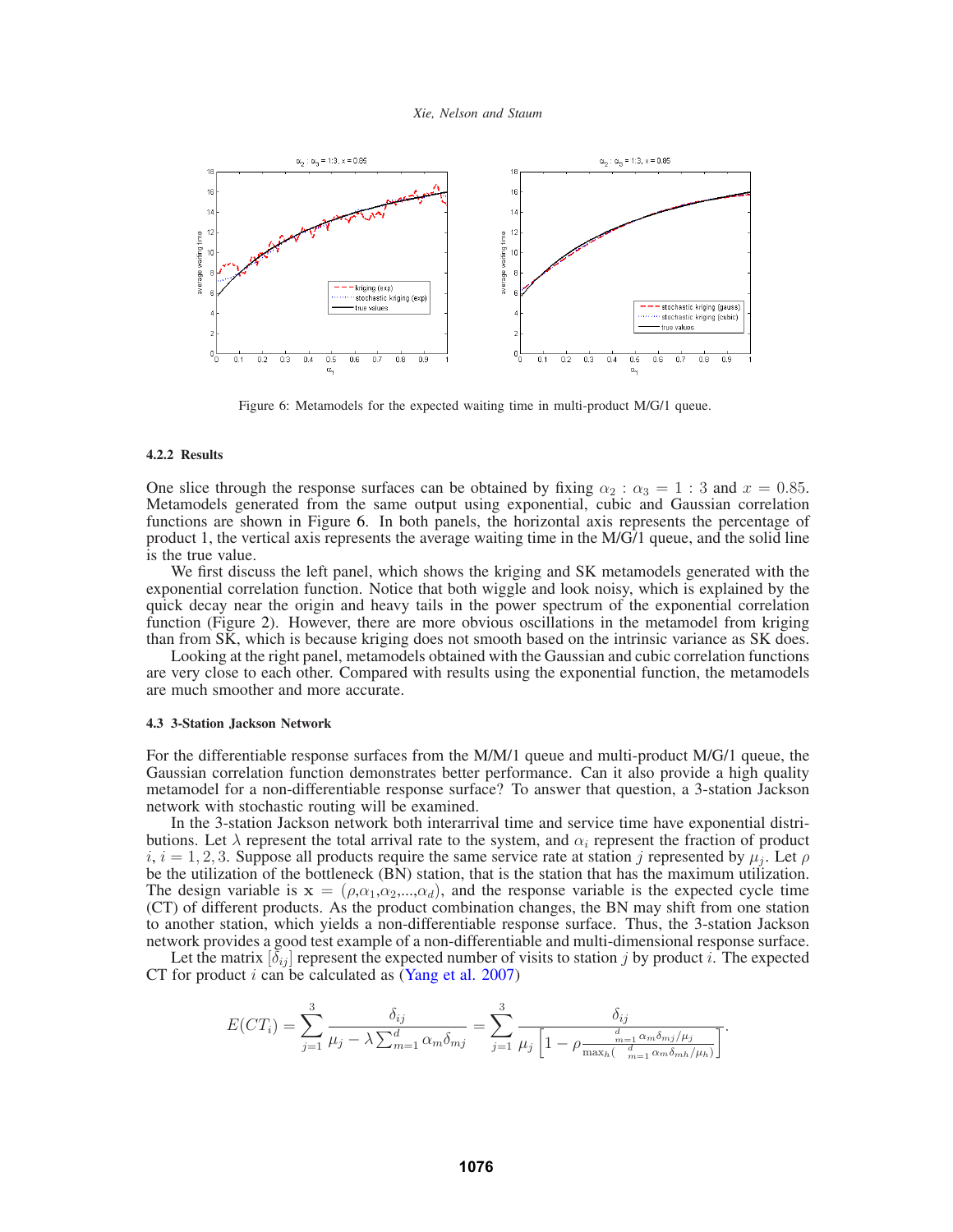

Figure 7: Metamodels for the expected cycle time for 3-station Jackson network.

## **4.3.1 Experiment Design**

We follow a similar approach to that used in the multi-product M/G/1 queue to generate design and prediction points. The setting of this experiment is as follows: the range for utilization of the BN station is  $\rho$  from 0.6 to 0.8, the number of design points is  $k = 201$ , the number of prediction points is  $K = 1000$ ; and the number of replications at each design point is  $n = 10$ . We start the 3-station Jackson network empty and delete the initial transit. The service rate at station j is  $[\mu_i] = [1, 1.667, 0.667]$ . The expected number of visits to station  $j$  by product  $i$  is

$$
[\delta_{ij}] = \left[ \begin{array}{rrr} 1.05 & 0.53 & 1.13 \\ 1 & 1 & 1 \\ 1.11 & 0.11 & 0.61 \end{array} \right].
$$

To plan the simulation run length at each design point, we first pick the product that has the highest cycle time variance, which is product 1. For simplification, we ignore the positive correlation between different stations. Then, based on the selected product, we plan the run length to reach similar relative precision across the design space using the approach in Whitt (1989).

## **4.3.2 Results**

To make it easy to demonstrate the results, Figure 7 displays one slice of the metamodel from each correlation function based on the same simulation output, fixing  $\alpha_2 : \alpha_3 = 1 : 6$  and setting  $\rho = 0.75$ . In both panels, the horizontal axis is the percentage of product 1, and the vertical axis is the expected cycle time of product 1. There is obvious noise in both metamodels using the exponential correlation function, although the extent of the noise in the metamodel from SK is a little bit smaller than that from kriging. The difference between metamodels from kriging and SK using the same correlation function is due to SK accounting for intrinsic variance. Comparing SK with Gaussian and cubic correlation functions, the Gaussian function provides an obviously better metamodel than the cubic function, and both are substantially better than the exponential.

Figure 7 demonstrates the metamodel quality on one slice of the response surface. The prediction quality using kriging and SK with various correlation functions over the entire space is in Table 2. We observe that SK provides better predictions than kriging. Comparing results obtained from different correlation functions, the Gaussian function performs best, and it is followed by the cubic function.

### **ACKNOWLEDGMENT**

This article is based upon work supported by the National Science Foundation under Grant No. CMMI-0900354.